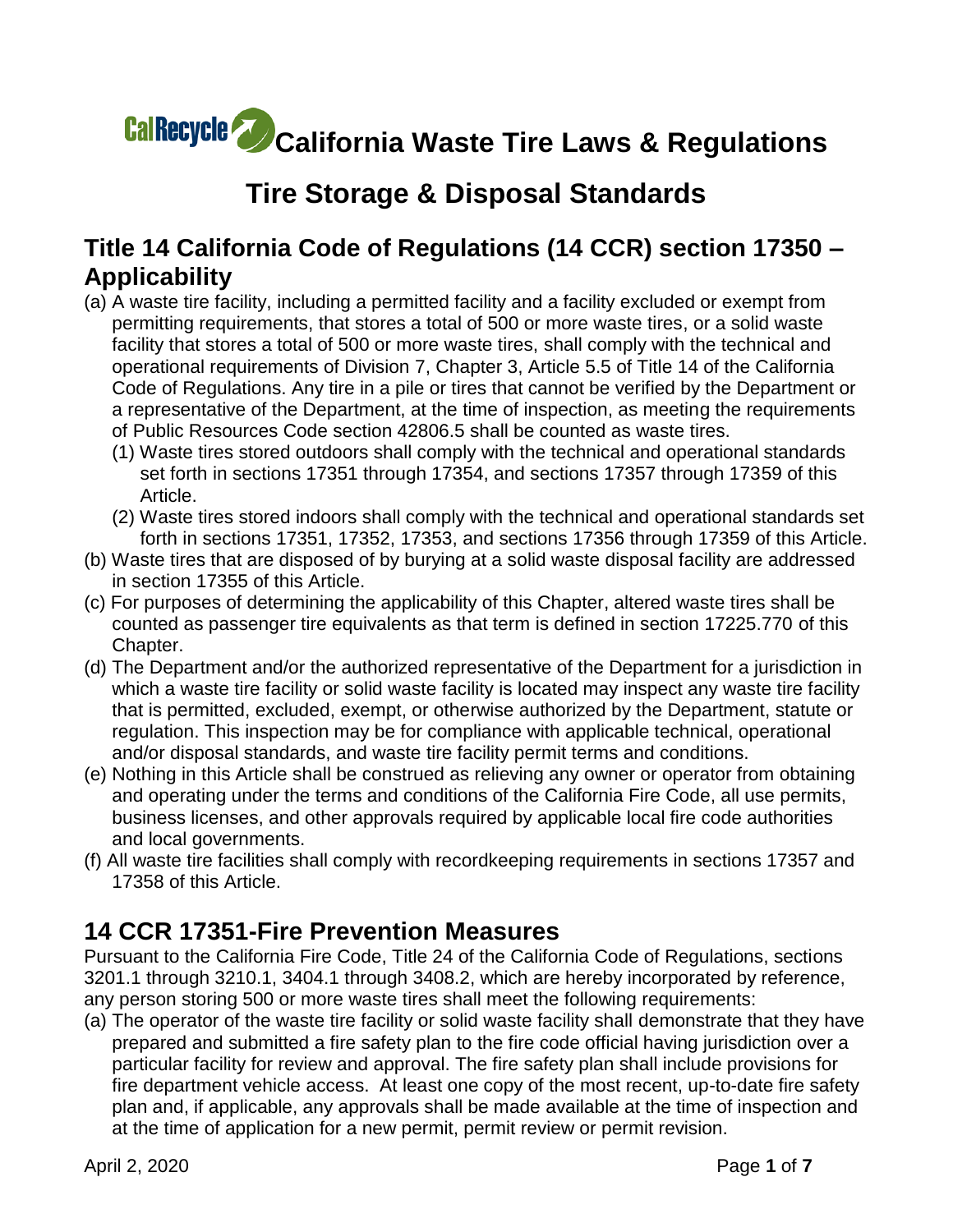- (b) Communication equipment shall be maintained at all waste tire facilities and solid waste facilities, if they are staffed by an attendant, to ensure that the site operator can contact local fire authority in the event of fire. The telephone number of the local fire authority and location of the nearest telephone shall be posted conspicuously in attended locations.
- (c) Adequate equipment to aid in the control of fires shall be provided and maintained at the waste tire facility or solid waste facility at all times. At a minimum, the following items shall be maintained on site and in working order at all times:
	- (1) Buildings or structures shall be equipped with portable fire extinguishers in accordance with Section 906 of the California Fire Code;
	- (2) One (1) pike pole or comparable pole at least 10 feet in length to separate burning from non-burning tires;
	- (3) One (1) round point and one (1) square point shovel; and
	- (4) One (1) portable fire extinguisher with a minimum rating of A:40-B:C shall be carried on each piece of fuel-powered equipment used to handle waste tires;.
- (d) An adequate water supply shall be available for use by the local fire authority. The water supply shall be capable of delivering at least 1,000 gallons per minute for a duration of at least three hours and at least 2,000 gallons per minute for a duration of at least three hours if the sum of altered plus whole waste tires exceeds 10,000. The water supply shall be arranged such that any part of the storage yard can be reached by using not more than 500 feet of hose.
- (e) The following precautions against fire shall be maintained at the waste tire facility or solid waste facility at all times:
	- (1) No open burning.
	- (2) Open flame, cutting, welding, or heating devices, blow torches, or highly flammable materials, including, but not limited to, inner tubes, are prohibited within 40 feet of waste tires.
	- (3) No smoking, except in designated areas.
	- (4) Tire storage piles shall not be located beneath electrical power lines having a voltage in excess of 750 volts or that supply power to fire emergency systems.
- (f) All of the requirements of subsections (a) through (e) above shall apply unless the local fire authority having jurisdiction over a particular facility determines that a different requirement is necessary or adequate to meet the intent of these regulations for fire control and the protection of life and property. This may include the availability of earth moving equipment or other approved means to control the tire fire. Any change in, or any new, local fire authority requirements that affect the requirements in this Article shall be reported to the Department by the operator within 30 days after their effective date. Any alternative requirements approved by the local fire authority shall be subject to Department concurrence at the time of issuance or review of the permit.

## **14 CCR 17352-Facility Access and Security**

- (a) Signs for facilities open to the public a sign shall be posted at the facility entrance stating the name of the operator, operating hours, and site rules.
- (b) Attendant An attendant shall be present when the facility is open for business if the facility receives tires from persons other than the operator of the facility.
- (c) Access An access road to the facility must be maintained passable for emergency equipment and vector control vehicles at all times. Unauthorized access must be strictly controlled.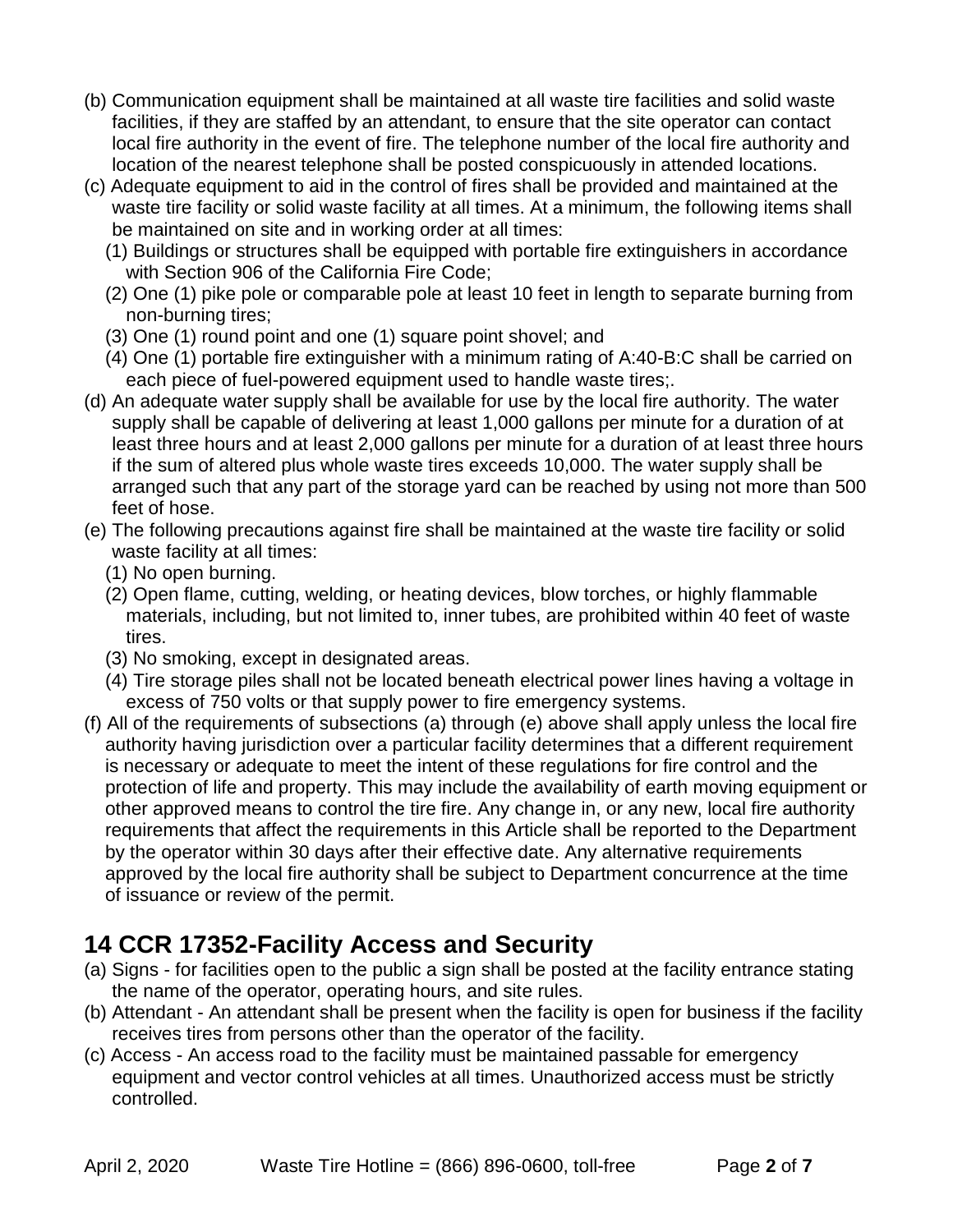## **14 CCR 17353(a)-Vector Control Measures**

- (a) All waste tires shall be stored in a manner which prevents the breeding and harborage of mosquitoes, rodents, and other vectors by any of the following means:
	- (1) Cover with impermeable barriers other than soil to prevent entry or accumulation of precipitation; or
	- (2) Use of treatments or methods to prevent or eliminate vector breeding as necessary, provided the control program is approved as appropriate and effective by the local vector control authority, if such authority exists. If no local vector control authority exists, the local Environmental Health Department or other local agency with authority over vector control shall approve the vector control plan. Any control program approved by the local vector control authority shall be subject to Board concurrence at the time of issuance or renewal of the waste tire facility permit.

## **14 CCR 17354- Storage of Waste Tires Outdoors**

- (a) Waste tires stored outdoors shall be stored as prescribed in the subsections below, and pursuant to the California Fire Code, Title 24 of the California Code of Regulations, sections 3405.1through 3405.9, which are hereby incorporated by reference.
- (b) All of the requirements in subsections (c) through (j) below shall apply to the storage of waste tires unless, for any particular requirement, the local fire authority having jurisdiction over a particular facility determines that a different requirement is necessary or adequate to meet the intent of these regulations for the prevention of fire and the protection of life and property. Any change in, or any new, local fire authority requirements that affect the requirements in this Article shall be reported to the Department by the operator within 30 days after their effective date. Any alternative requirements approved by the local fire authority shall be subject to Department concurrence at the time of issuance or review of the permit.
- (c) Storage of waste tires shall be restricted to individual piles that do not exceed 5,000 square feet of contiguous area. Pile width shall not exceed 50 feet. Any pile shall not exceed 50,000 cubic feet in volume or 10 feet in height.
- (d) Tire storage piles containing less than 500 waste tires shall be located no closer than 10 feet from lot lines or buildings; however, tire piles containing less than 500 waste tires may be stored within 10 feet of lot lines or buildings after the operator has obtained approval from the fire code official. Waste tire piles containing less than 500 waste tires shall not exceed 6 feet in height when within 20 feet of any property line, building, or perimeter fencing. Side slopes shall not exceed 60 degrees.
- (e) Tire storage piles containing 500 or more waste tires shall be located at least 50 feet from lot lines and buildings, unless the facility is a waste tire facility described in subsections (1) through (4) below.
	- (1) Where the waste tire facility has obtained approval from the fire code official and the waste tires are stored at an exempt or excluded site defined in 14 CCR section 17225.822, tire storage piles may be located within 50 feet but no closer than 10 feet from lot lines or from buildings.
	- (2) Where the waste tire facility has obtained approval from the fire code official and the waste tires are stored at a permitted minor waste tire facility, tire storage piles may be located closer than 50 feet but no closer than 10 feet from lot lines and 50 feet from buildings.
	- (3) Where wastes tires are stored at a minor waste tire facility that was issued a minor waste tire facility permit prior to January 1, 2011, tire storage piles may be located closer than 50 feet but no closer than 10 feet from lot lines and 50 feet from buildings.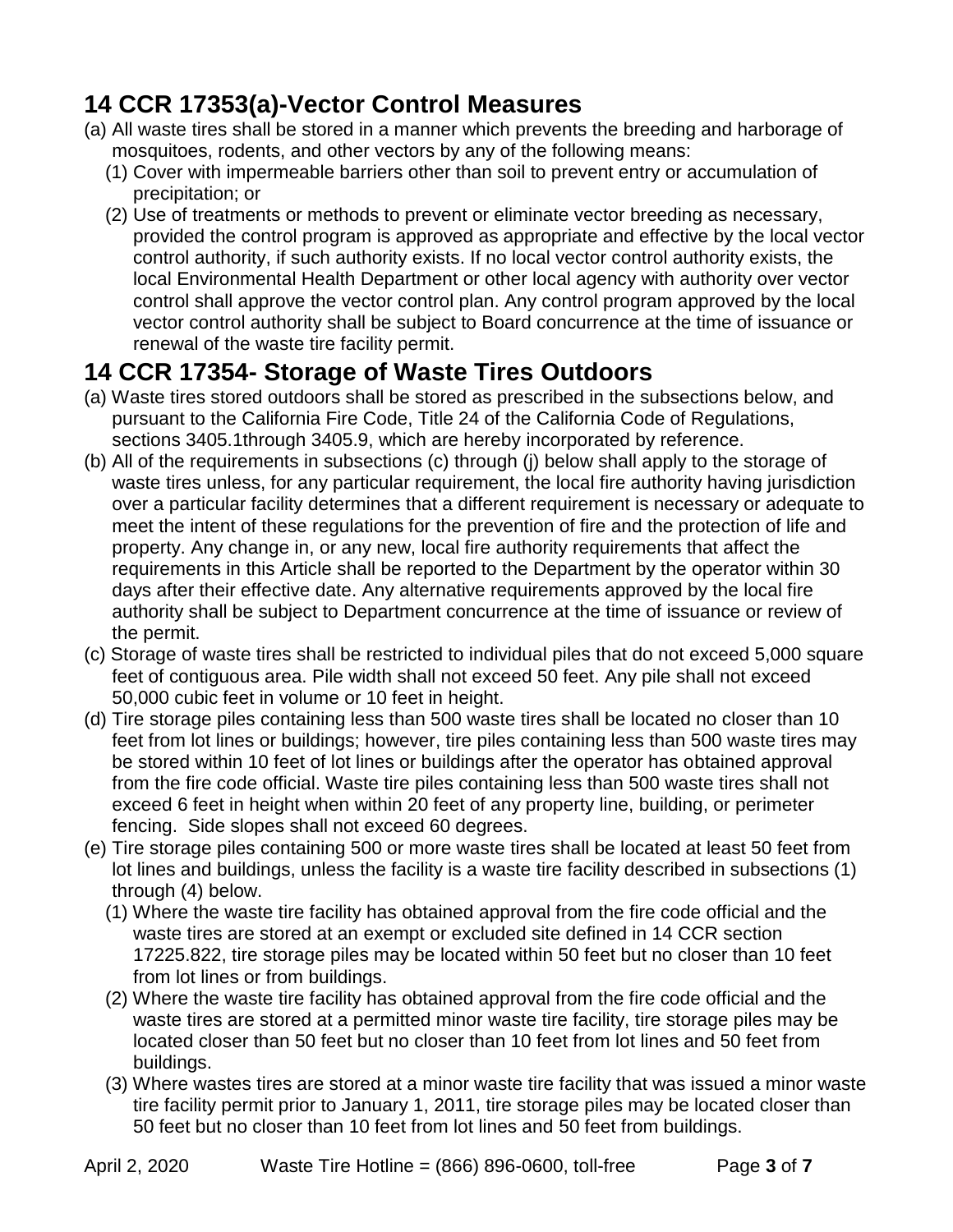(4) In no case shall the waste tire storage piles exceed 6 feet in height when within 20 feet of any lot line or perimeter fencing, and side slopes shall not exceed 60 degrees.

- (f) Any individual waste tire pile shall be separated from any other waste tire pile, combustible ground vegetation, stored used tires, waste tire material, or products made from tires, by a distance of at least 40 feet.
- (g) Waste tire piles shall not be located under bridges, elevated trestles, elevated roadways, or stored in an area where they may be subjected to immersion in water during a 100-year storm unless the owner or operator demonstrates that the waste tire facility or solid waste facility will be designed and operated so as to prevent waste tires from migrating off-site.
- (h) At a waste tire facility or solid waste facility storing more than 150,000 cubic feet of waste tires, adjacent individual waste tire piles shall be considered a group, and the aggregate volume of storage piles in a group shall not exceed 150,000 cubic feet. Each group shall be separated from any other group by a distance of at least 75 feet.

(i) Tires must be removed from rims immediately upon arrival at the waste tire facility or solid waste facility. Tires temporarily attached to rims awaiting removal shall be stored separate from other waste tires.

(j) The waste tire facility or solid waste facility shall be designed and constructed to provide protection to bodies of water from runoff of pyrolytic oil resulting from a potential tire fire.

#### **14 CCR 17355-Disposal of Waste Tires at Solid Waste Disposal Facilities**

- (a) Waste tires may not be landfilled in a solid waste disposal facility which is permitted pursuant to Chapter 3 of Part 4 of the Public Resources Code, commencing with section 44001, unless they are permanently reduced in volume prior to disposal by shredding, or other methods subject to solid waste Enforcement Agency approval and Department approval.
- (b) The requirement of subsection (a) shall not apply to waste tires received which are commingled with municipal solid waste that arrive in loads, where the waste tires comprise less than one-half of one (0.5) percent by weight of the total load, or where the waste tires inadvertently arrive in homeowner delivered household loads of mixed waste and are not readily removable from the waste stream.
- (c) All waste tires stored at a solid waste disposal facility shall meet the requirements of this Article.

### **14 CCR 17356-Storage of Waste Tires Indoors**

- (a) Waste tires stored indoors shall be stored in the manner prescribed in the subsections below, and pursuant to the California Fire Code, Title 24 of the California Code of Regulations, sections 3201.1 through 3210.1, 3403.1 through 3403.4 and 3409.1, which are hereby incorporated by reference:
	- (1) Waste tires stored adjacent to or along one wall shall not extend more than 25 feet from such wall.
	- (2) Waste tire piles shall not exceed 50 feet in width in any one direction. Where waste tires are stored on-tread, standing side by side in rows, the dimension of the pile in the direction of the wheel hole shall not be more than 50 feet.
	- (3) Waste tires shall not be stored in exits or enclosures for stairways or ramps, or in boiler rooms, mechanical rooms, or electrical equipment rooms.
	- (4) Waste tires shall not be stored within 2 feet or less from the ceiling in nonsprinklered areas of a building.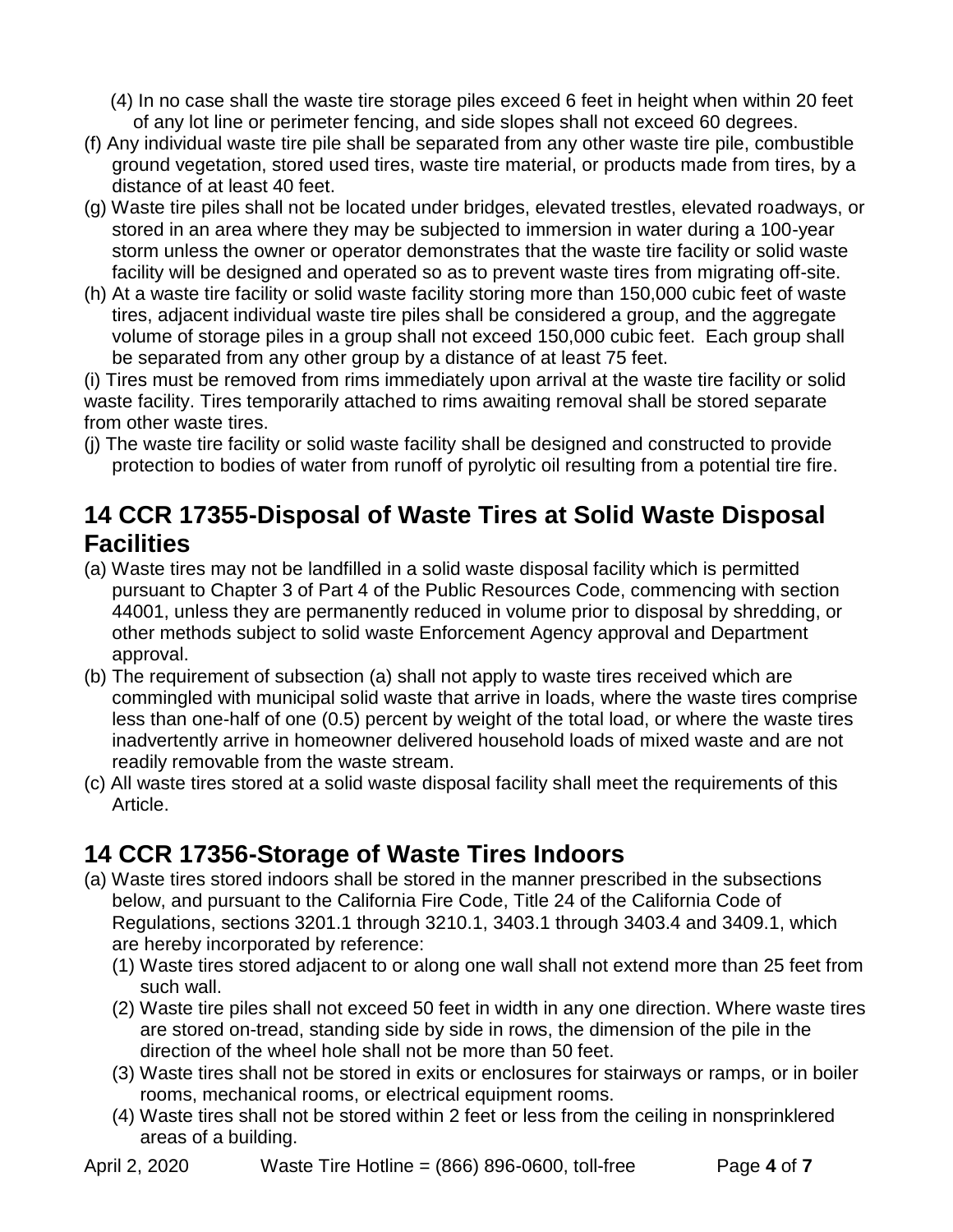- (5) Waste tires shall not be stored within 18 inches or less below sprinkler head deflectors in sprinklered areas of a building.
- (6) Where the top of the storage of waste tires is greater than six feet in height waste tires shall be stored in accordance with the following:
	- (A) Waste tire facilities and solid waste facilities with an indoor storage area between 500 square feet and 2,500 square feet shall maintain aisles with access to exits and fire access doors in accordance with the following requirements:
		- (1) In sprinklered buildings aisles shall be a minimum of 44 inches wide.
		- (2) In nonsprinklered buildings aisles shall be a minimum of 96 inches wide.
		- (3) The required aisle width shall extend from floor to ceiling.
	- (B) Waste tire facilities and solid waste facilities with an indoor storage area exceeding 2,500 square feet shall maintain aisles with access to exits and fire access doors in accordance with the following requirements:
		- (1) In nonsprinklered buildings aisles shall be a minimum of 96 inches wide.
		- (2) In sprinklered buildings where the waste tire piles are accessible to the public aisles shall be a minimum of 96 inches wide.
		- (3) In sprinklered buildings where the waste tire piles are not accessible to the public aisles shall be a minimum of 44 inches wide.
		- (4) The required aisle width shall extend from floor to ceiling.
	- (C) For waste tire facilities or solid waste facilities with a storage area of 500 square feet or less, the dimensions of the waste tire piles shall not exceed 50 feet in any direction.
	- (D) For waste tire facilities or solid waste facilities with a storage area greater than 500 square feet the dimensions of the waste tire piles shall not exceed 50 feet in any direction, 30 feet in height, and 75,000 cubic feet in volume.
	- (E) No waste tire facility or solid waste facility shall store waste tires in an area greater than 500,000 square feet.
	- (F) Waste tire facilities and solid waste facilities with an indoor storage area greater than 500 square feet shall be equipped with an automatic fire extinguishing system that has been described by the operator in the fire safety plan required by section 17351(a).
	- (G) Waste tire facilities and solid waste facilities with an indoor storage area greater than 2,500 square feet shall be equipped with smoke and heat vents that have been described by the operator in the fire safety plan required by section 17351(a).
- (b) For purposes of determining the square footage of storage space described in subsection (a) above, the aggregate of all waste tire storage areas within a building which are designated, intended, proposed or actually used for storing waste tires at a maximum height of more than six feet shall be used, unless such areas are separated from each other by 1-hour fire barriers that have been approved by the local fire code official. Openings in 1-hour fire barriers shall be protected by opening protectives having a 1-hour fire protection rating.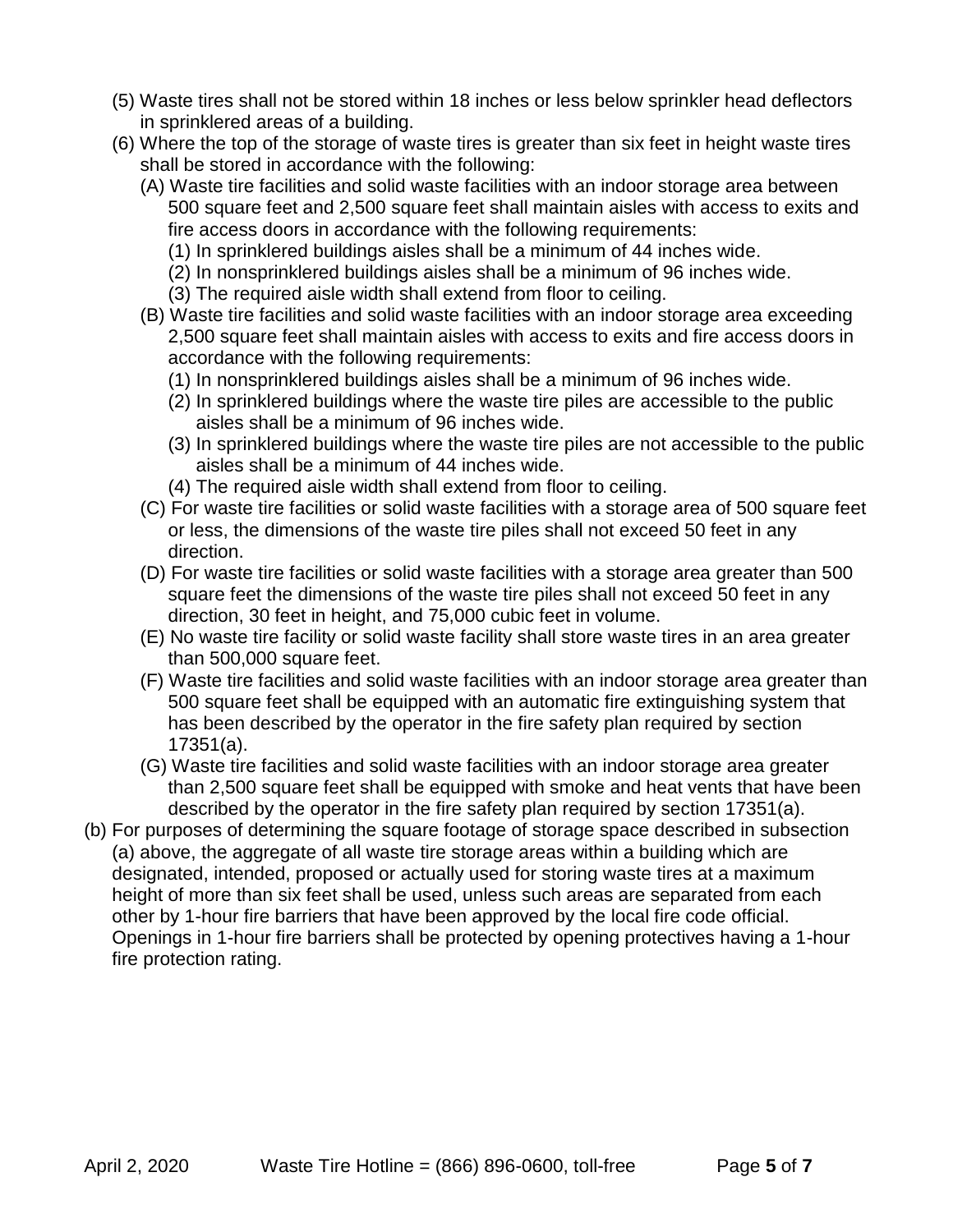(c) The requirements in subsections (a) and (b) above shall apply unless the local fire authority having jurisdiction over a particular facility determines that a different requirement is necessary or adequate to meet the intent of these regulations for fire control and the protection of life and property. Any change in, or any new, local fire authority requirements that affect the requirements in this Article shall be reported to the Department by the operator within 30 days after their effective date. Any requirements approved by the local fire authority shall be subject to Department concurrence at the time of issuance or review of the permit.

### **14 CCR 17357-Recordkeeping**

- (a) A waste tire facility shall create and maintain records documenting the quantity of waste tires received, stored and shipped from the site on a quarterly basis. The records may include log entries describing the methods of receipt and removal of the waste tires, the number of waste tires received and removed, the name of the person employed to deliver or remove the waste tires, and Manifest Forms.
- (b) A waste tire facility shall retain waste tire records as set forth in subsection (a) for three (3) years at the facility location. A facility described in section 18103 or section 18420.1 of Title 14 of the California Code of Regulations may retain waste tire records offsite if it notifies the Department of the location where all the records are maintained. On request, a waste tire facility shall provide the records to an authorized Department representative.

### **14 CCR 17358 - Waste Tire Transportation**

A waste tire facility or solid waste facility shall not give, contract, or arrange with another person for transportation of waste or used tires unless that person is a registered waste tire hauler or is exempt from the registration requirement pursuant to Public Resources Code section 42954.

## **14 CCR 17359 - Tire Derived Product Handling**

- (a) A person asserting that material meets the definition of tire derived product as set forth in Public Resources Code section 42805.7 shall provide, on request of a Department representative, documentation that:
	- (1) The material was acquired through a purchase from a separate and distinct waste tire facility, and
	- (2) The material has been accumulated for the purpose of a larger project and does not require further reduction in size. This documentation may include contracts or bids for projects requiring the use of tire derived product.
- (b) Waste tire material shall not be considered tire derived product if the material is located on property owned or operated by the processing facility at which it was generated*.*
- (c) Material not meeting the requirements in subsection (a) and (b) shall be considered waste tires.